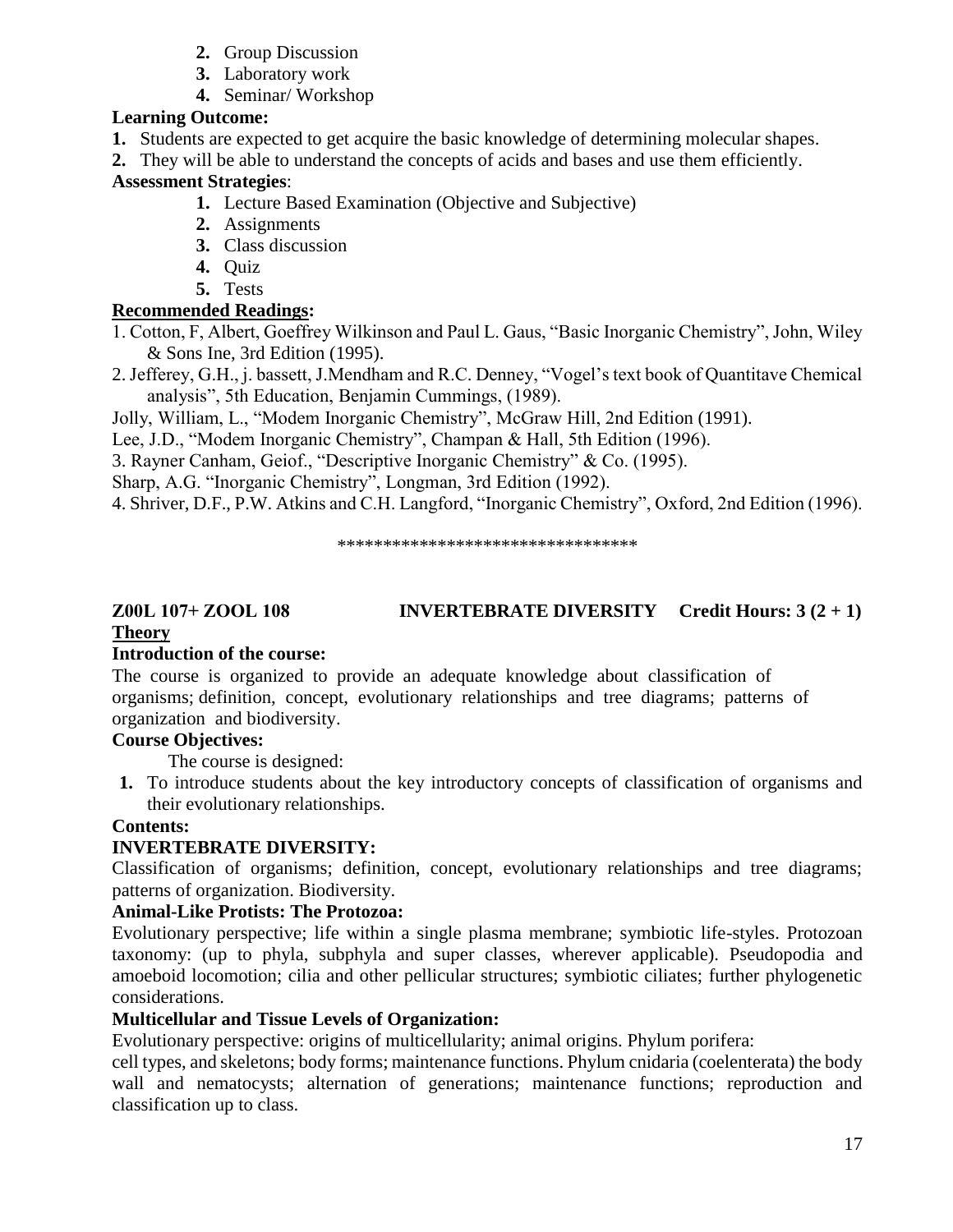Phylum ctenophora; further phylogenetic considerations.

## **The Triploblastic, Acoelomate Body Plan:**

Evolutionary perspective; phylum platyhelminthes: classification up to class; the free-living flatworms and the tapeworms; phylum nemertea; phylum gastrotricha; further phylogenetic considerations.

# **The Pseudocoelomate Body Plan: Aschelminths:**

Evolutionary perspective; general characteristics; classification up to phyla; Some important nematode parasites of humans; further phylogenetic considerations.

## **Molluscan Success:**

Evolutionary perspective: relationships to other animals; origin of the coelom; molluscan characteristics; classification up to class. Diversity in gastropods, bivalves and cephalopods; further phylogenetic considerations.

## **Annelida: The Metameric Body Form:**

Evolutionary perspective: metamerism and tagmatization; classification up to class. External structure and locomotion, feeding.

# **The Arthropods:**

Evolutionary perspective: classification and relationships to other animals; classification up to class.

# **The Hexapods and Myriapods:**

Insect and humans; further phylogenetic considerations.

### **Practicals:**

1) Study of Euglena, Amoeba, Entamoeba, Plasmodium, Trypanosoma, Paramecium as representative of animal like protists. (Prepared slides).

2) Study of sponges and their various body forms.

3) Study of principal representative classes of phylum Coelentrata.

4) Study of principal representative classes of phylum Platyhelminthes.

5) Study of representative of phylum Rotifera, phylum Nematoda.

6) Study of principal representative classes of phylum Mollusca.

7) Study of principal representative classes of phylum Annelida.

8) Study of principal representative classes of groups of phylum Arthropoda.

9) Brief notes on medical/economic importance of the following: Silkworm, Citrus butterfly.

### **Teaching-learning Strategies**

- 1. Lectures
- 2. Group Discussion
- 3. Laboratory work
- 4. Seminar/ Workshop

# **Learning Outcome:**

**1.** Students are expected to get acquire the basic knowledge of classification of organisms and their evolutionary relationships.

### **Assessment Strategies**:

- 1. Lecture Based Examination (Objective and Subjective)
- 2. Assignments
- 3. Class discussion
- 4. Quiz
- 5. Tests

### **Recommended Readings:**

- 1. Campbell, N.A., 2002. Biology 6th Ed. Menlo Park, California: Benjamin/Cummings Publishing Company, Inc.
- 2. Hickman, C.P., Roberts, L.S. and Larson, A., 2004. Integrated Principles of Zoology, 11th Edition (International). Singapore: McGraw Hill.